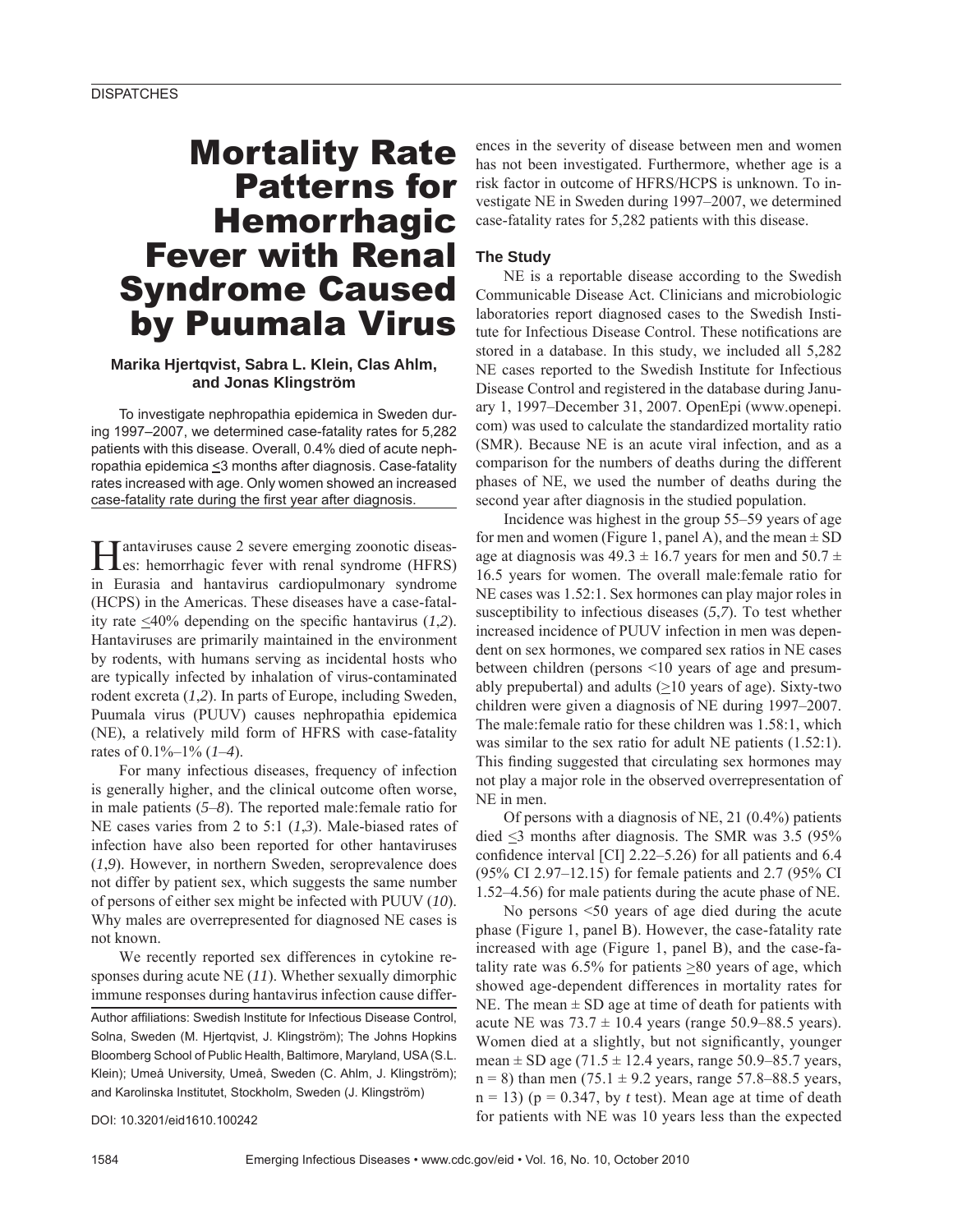

Figure 1. Incidence of acute nephropathia epidemica (NE) and case-fatality rates, Sweden, 1997–2007. A) Age distribution for male and female patients with acute NE. B) Age distribution of case-fatality rates for all patients with acute NE. The Swedish Death Register was used to identify all deceased persons with a diagnosis of NE. Numbers of deaths during different periods after diagnoses were 21 (13 male patients and 8 female patients) during the acute phase (<3 months after diagnoses), 7 (5 male patients and 2 female patients) after the acute phase (>3 months after diagnoses) but <1 year later, and 24 (19 male patients and 5 female patients) during the second year after diagnoses.

life span for women and 3 years less than the expected life span for men (mean age at time of death in Sweden in 2003 was 78 years for men and 82 years for women; www.scb.se/statistik/\_publikationer/BE0701\_1986I03\_ BR\_BE51ST0404.pdf).

Because no patient <50 years of age died of NE during the acute phase and the mean age at time of death was relatively high, we suggest that NE is rarely life threatening. To assess this possibility, we analyzed mortality rate patterns early after acute NE. The SMR decreased for the 9 months after acute NE in female (SMR 0.67, 95% CI 0.11–2.20) and male (SMR 0.36, 95% CI 0.13–0.79) patients (Figure 2).

We also analyzed SMRs for the first year (including the acute phase of NE [<3 months after diagnosis] and early phase [3–12 months] after NE diagnosis). For 52 persons who died <2 years after NE diagnosis, the case-fatality rate was only slightly higher in the first year ( $n = 28$ ) than in the second year ( $n = 24$ ) after diagnosis (SMR 1.17, 95%) CI 0.79–1.66). A clear difference was observed between



Figure 2. Overall standardized mortality ratios (SMRs) for male and female patients with a diagnosis of acute nephropathia epidemica (NE) and SMRs 3–12 mo after diagnosis, Sweden, 1997–2007.

men and women. Deaths did not increase in men between the first (n = 18) and second (n = 19) years after diagnosis (SMR 0.95, 95% CI 0.58–1.49). However, we observed a  $2 \times$  difference in deaths for women between the first (n = 10) and second ( $n = 5$ ) years after diagnosis (SMR 2.0, 95%) CI 1.02–3.57).

#### **Conclusions**

We report an age-dependent case-fatality rate for the hantavirus disease NE; most deaths occurred in older persons. There is a report of patients <50 years of age dying of NE  $(12)$ , but this finding is rare. Increased case-fatality rates in older persons have been described for other infectious diseases. For example, during a typical influenza season, 90% of deaths caused by influenza occur among persons  $\geq 65$  years of age (13). Whether this finding is unique to relatively mild infection with PUUV or is a conserved feature of all hantaviruses causing HFRS/HCPS is unknown.

We previously showed that there are sex differences in cytokine responses during acute NE (*11*), which suggested that there might be sex differences in severity of infection. Women showed a  $2 \times$  difference in number of deaths between the first year and second year after NE diagnosis. However, men showed no difference in number of deaths between the first year and second year after diagnosis. These results suggest that there are sex differences in mortality rates after infection with PUUV. Whether NE is a more lethal disease in women than men or causes increased mortality rates in men up to 2 years after diagnoses is unknown.

The finding that the case-fatality rate for NE is associated with the age and sex of patients might have practical implications on healthcare issues. It may also indicate that age and sex should be considered predictive variables in clinical studies of hantavirus infections.